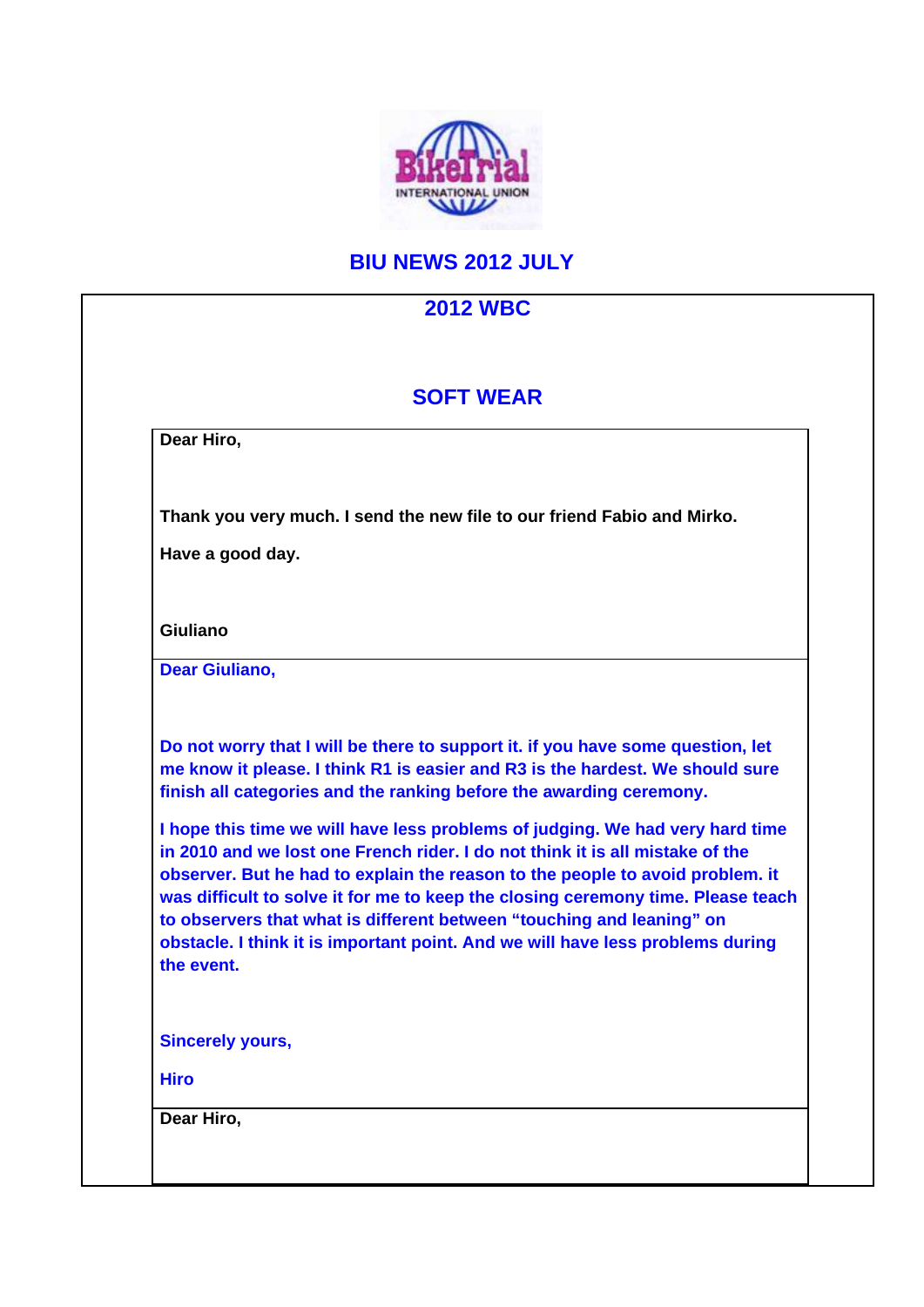**thank you very much for your suggestion. This year secretary are organized with Fabio and Mirko. They work with us in Moto Trial official competition with Italian Motorcyclist Federation. During this events we receive congratulation from FIM for the good job of secretary. I am sure that this Team will have a perfect service in WBC. Ranking will be ready before ceremony. Judging:** 

**2010 was our first experience. Usually I learn from my mistake. Roberto, Tranquillo and me we have programmed 4 lesson to our observer. We have already started the first lesson past week. The observer work with FMI in official competition. One Observer work in World Trial Championship. I will teach all rules and particular different between "touching and leaning". Maybe is possible that BikeTrial have lose Rider also in other occasion, in other competition or for other motivation, but we don't want repeat this mistake. Observers are the first problem in BikeTrial organization and after our first experience now we will know how we must behave. Thank you very much.**

## **Giuliano**

**Dear Giuliano,**

**In the last time, the observers are good already. Just needed some experience. I can trust them. Then, in case they had something not easy to judge the motion, They should take minimum penalty when they are not very sure. Give the preference to riders and no problem. This is written in the rules. Not try to judge with maximum. Mostly it happens in touching and leaning situation. Please tell it to all observers.**

**Sincerely yours,**

**Hiro**

**Dear Hiro,**

**Thank you for the BIU PENALTY FORMULA** 

**\* Rider Entry 39 TOLU MAXIME is cancelled**

**\* Rider Entry 59 is PLEINECASSAGNES**

**Best regards,**

**J-Luc**

**HIRO,**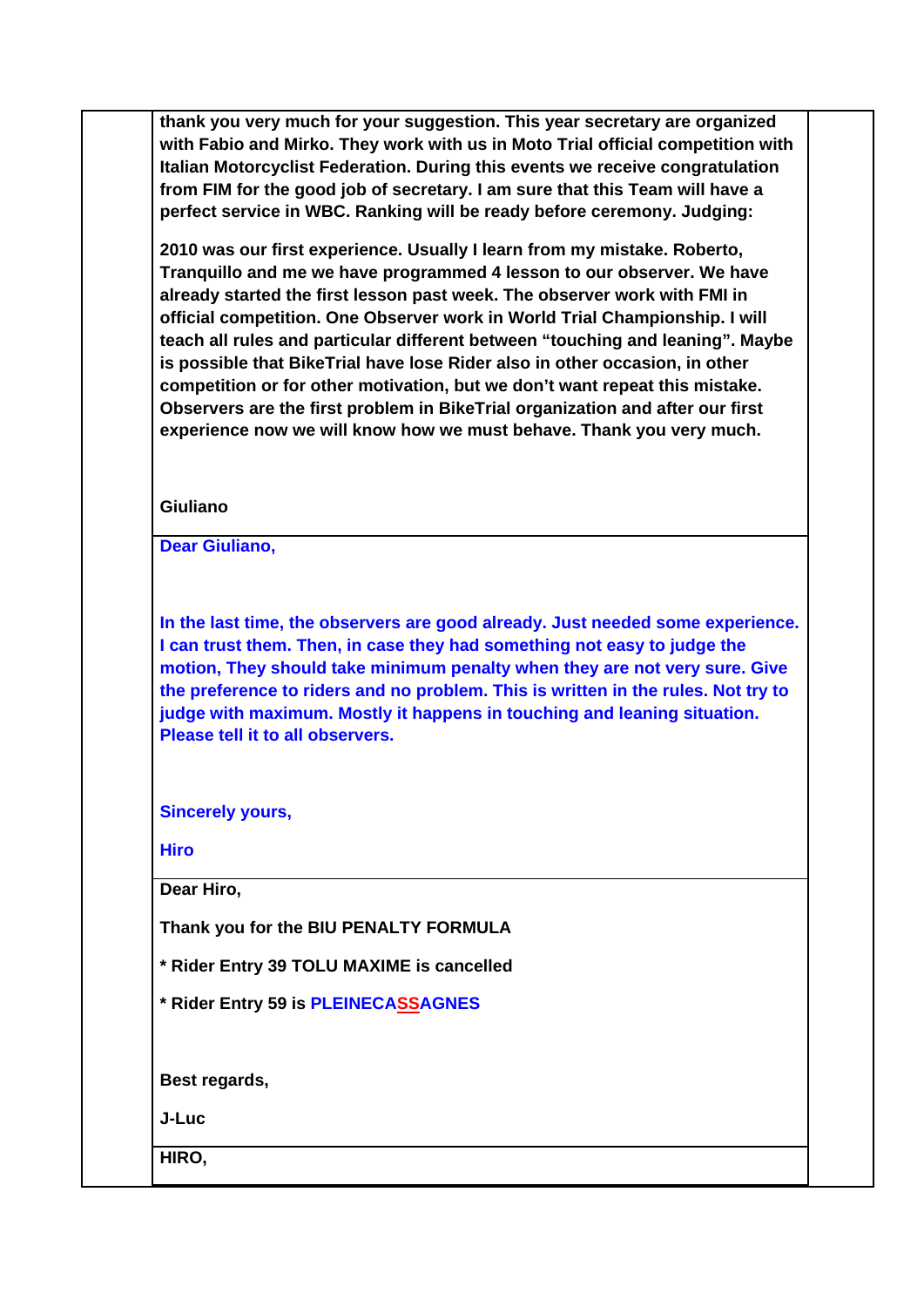| On penalty formula is write                                                                                                                                                                               |  |  |
|-----------------------------------------------------------------------------------------------------------------------------------------------------------------------------------------------------------|--|--|
| <b>WBC R-1 SAIX FRANS (21-22/July/2012)</b>                                                                                                                                                               |  |  |
| Please to modified  SAÏX FRANCE                                                                                                                                                                           |  |  |
| best regards,                                                                                                                                                                                             |  |  |
| j-luc                                                                                                                                                                                                     |  |  |
| Dear Jean-Luc,                                                                                                                                                                                            |  |  |
| Very sorry for my mistakes. I will fix those mistakes immediately. Thanks for<br>finding them before too late.                                                                                            |  |  |
| <b>Sincerely yours,</b>                                                                                                                                                                                   |  |  |
| <b>Hiro</b>                                                                                                                                                                                               |  |  |
| Dear Jean-Luc, Angel & Giuliano,                                                                                                                                                                          |  |  |
| I fixed wrong and I am going to send you new soft wear (No. 05072012). Please<br>change.                                                                                                                  |  |  |
| <b>Sincerely yours,</b>                                                                                                                                                                                   |  |  |
| <b>Hiro</b>                                                                                                                                                                                               |  |  |
| As we cannot change the list any more after closed entry. We cannot erase<br>the data of rider who even canceled entry. So we will leave it put on RED<br>color with "canceled" indication on entry list. |  |  |
| <b>HIRO'S TRIP FOR WBC</b>                                                                                                                                                                                |  |  |
| Hi Hiro,                                                                                                                                                                                                  |  |  |
| Just a little bit surprised about your question. I had not been able to follow all<br>your conversations in BIU news (it is not trivial with such a quantity of letters).                                 |  |  |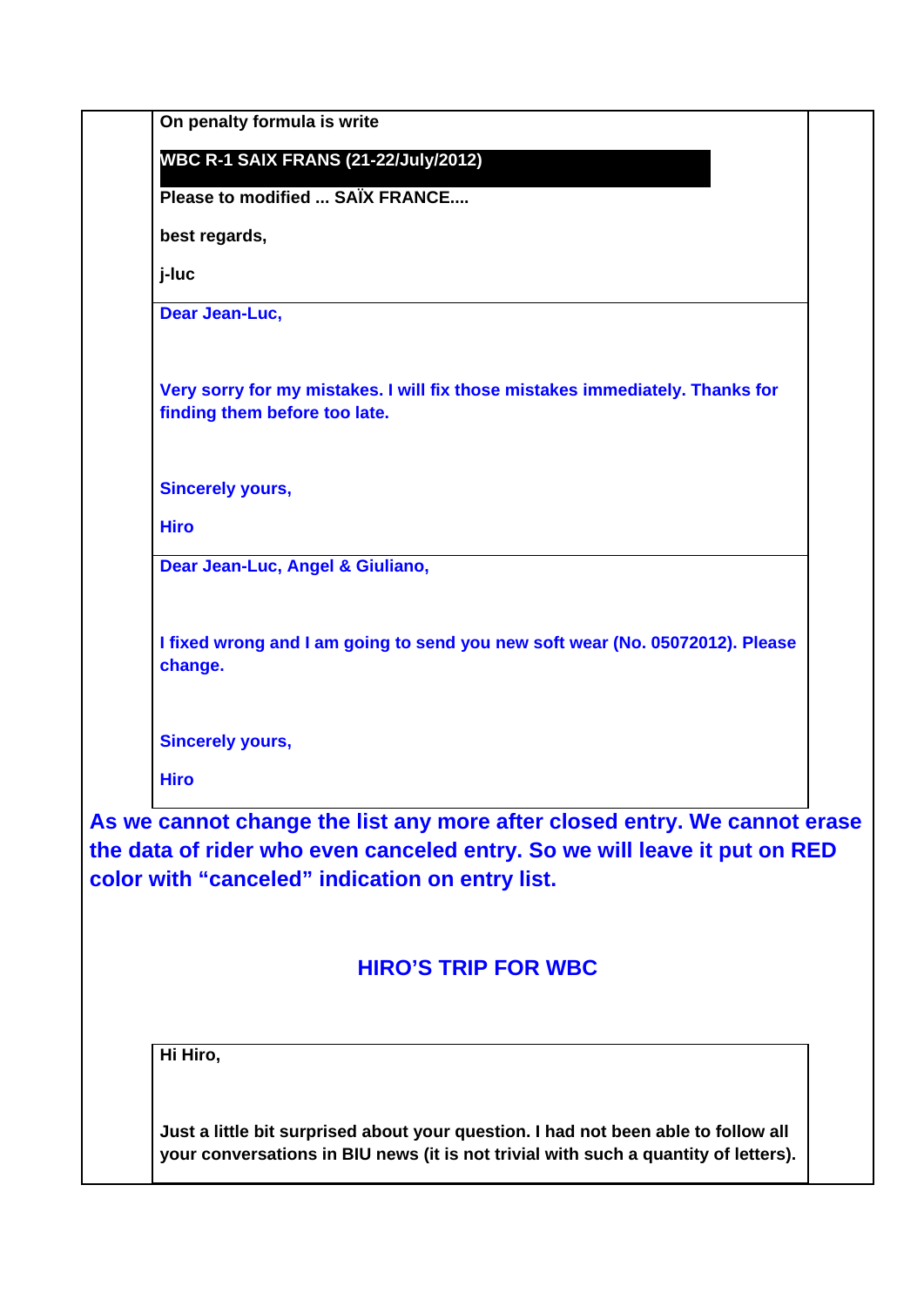**I will try to help international BikeTrial and you as much as possible, of course, but I need a short list of subjects (in case you finally do not come to France and Catalonia) that allows me to realize what to do and whether I can do it in a satisfying manner or not (with the help of France, Catalonia, Italy and all the delegates).**

**Just keep us updated and let us know.** 

**Sincerely,**

**Màrius Mollà**

**Dear Marius,**

**"THANK YOU! MARIUS".** 

**It may be too simple but I cannot find any other words to express my deepest gratitude to you.** 

**I never ask help to the other because I do not want to give any problems. But this moment, it is the first time I need someone to solve the matter because I cannot help it. The time is running and the situation is getting worse and difficult for me but I tried to explain all things and tried to get max understanding from our delegates.** 

**I need your help for R1 and R2.** 

**I think the most important thing after we closed the entry, is complete the event and complete the competitions of all categories.** 

**About the event side, we need our representative for the welcome, opening and closing ceremony. So I would like to ask you to make your speech to express thanks from our side to the organizer and supported people for the event. That is all.**

**About the competition side, we can leave it to the 4 juries. You do not have to attend section check. I think staying near to inscription is more important. Please ask the official to check entry according to the official entry list. We should not accept any changes after closed day. So strictly it should be**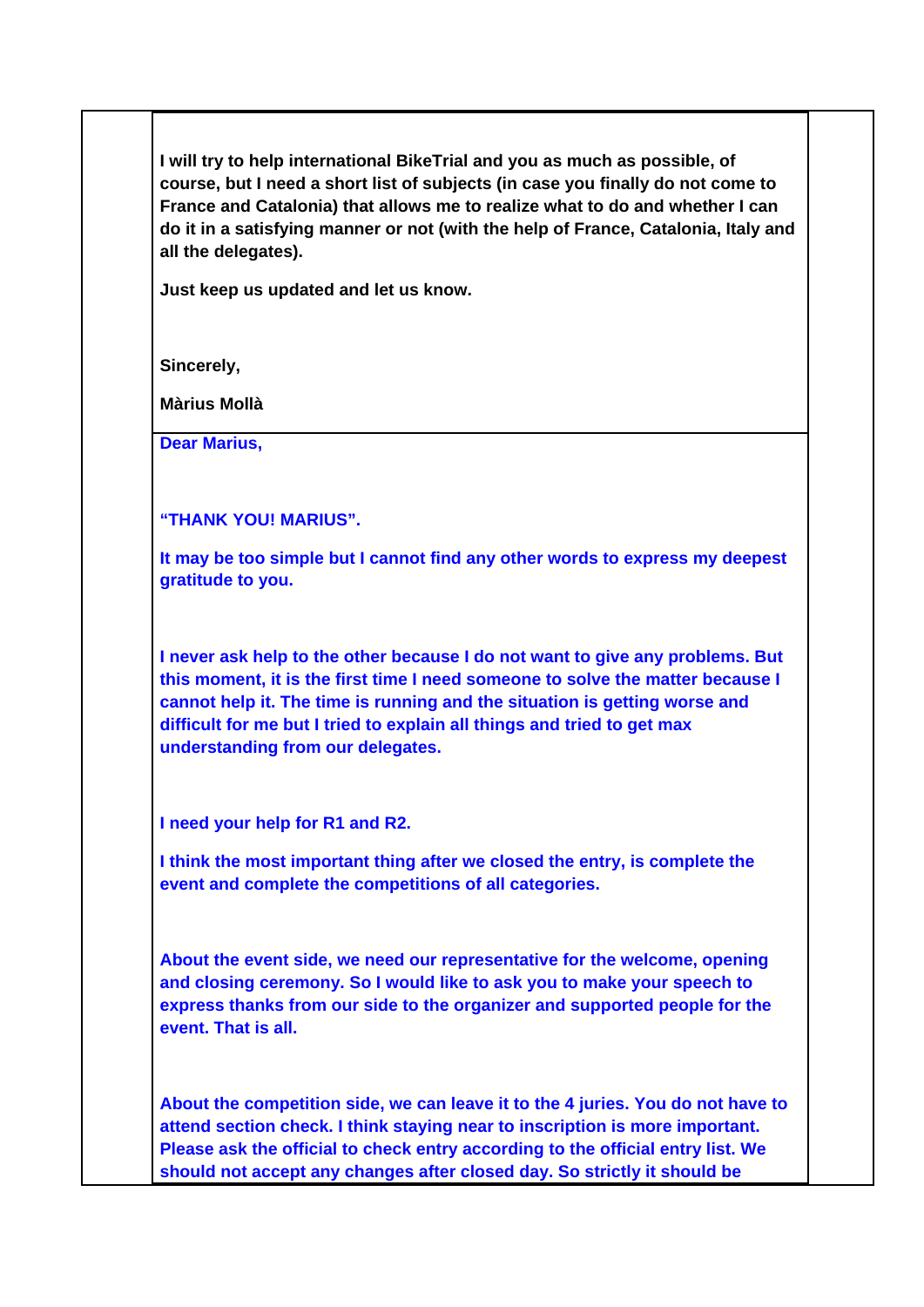**checked and make up the starting list.** 

**Technical thing, such as the time of competition, juries can decide. Only in case they do cannot decide, help it please.**

**During competition, may be something will happen and we just judge it by our rules. In case of 2:2, need your final decision.** 

**Then we can finish the event completely without problem.** 

**I think that is all.** 

**Is it okay?**

**I will make what to do list with much details according to the schedule for you in some days. So let me try.** 

## **Sincerely yours,**

**Hiro**

**OK, Hiro! You can count on me! With your more detailed "to do list" I will do my best.** 

**Regards!**

**Màrius**

**Dear Hiro,** 

**I´m sorry for my late answer. I was at the biketrial camp with our riders. I have read all BIU News. I think, that I understand situation around biketrial and your family. I want to help, but my English isn´t good. Marius would be better candidate. It will not be able to Marius, I take this position. Let me help you and biketrial. You know well, that I did not miss any of the event.** 

**Best Regards Radim**

**Dear Radim,**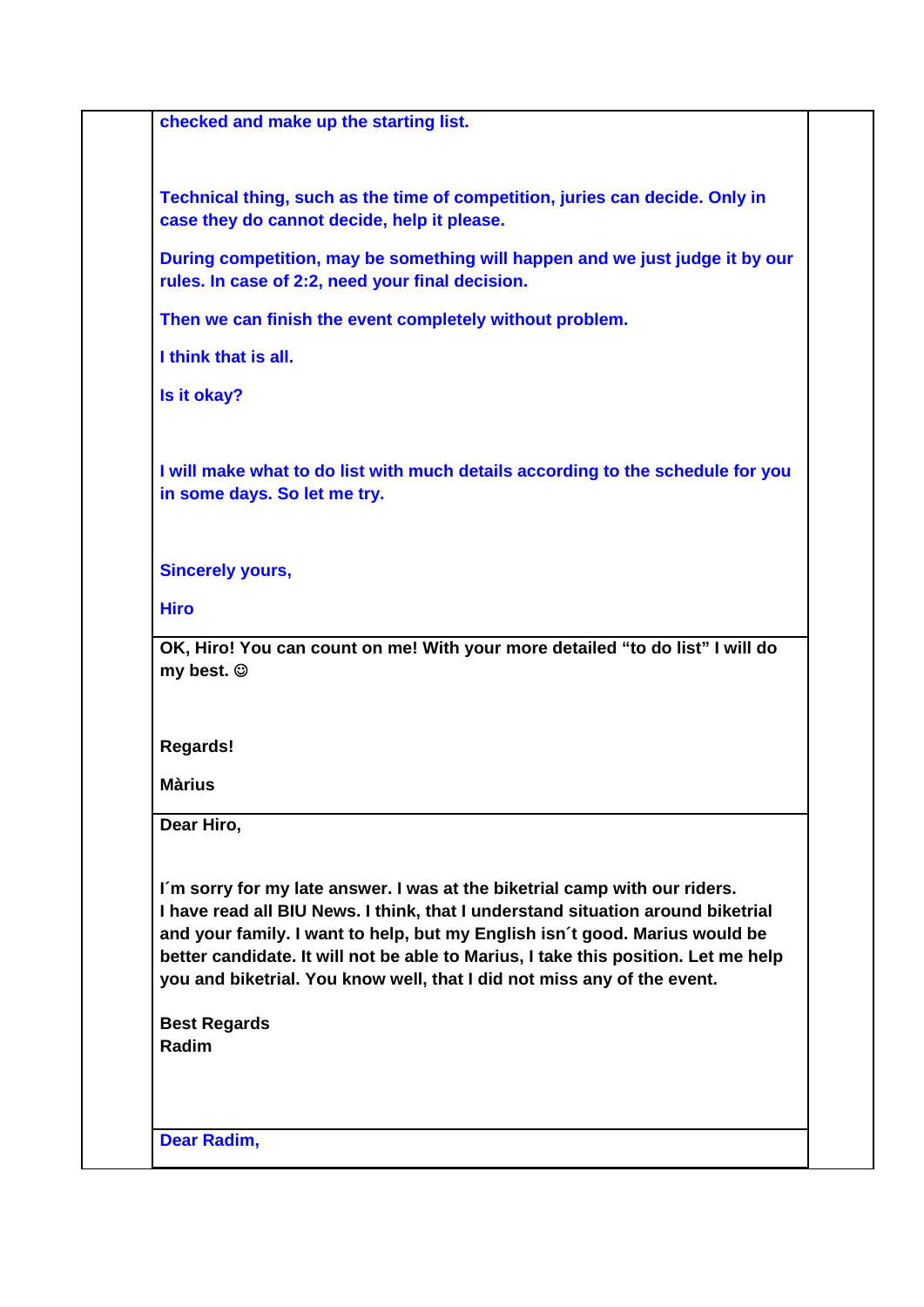**Thanks for your thought. Kindly Marius accepted to take care of R1 and R2. I feel his maximum responsibility and full respect to our sport. Please support him if you can. I appreciate to any of your help.** 

**I know some people disappointed and got angry to my decision that I am not attend R1 & R2. There are many reasons tangled but then finally I took my reason first in this situation for the first time in BIU. I have no excuse, but only real. I hope they will forgive me at the end. I hope our corporation works. I will do my best in R3 with Giuliano and all delegates to finish 2012 WBC. Again, thanks a lot!**

**Sincerely yours,**

**Hiro** 

**News No. 010 dated 05/07/2012**

## **WBC IN CHINA**

**If possible, we would like to have at least one WBC in Asia. It helps many Asian riders to wake up to Biketrial. I am expecting to Indonesia to come to WBC for the first time ever in Biketrial history (like we will have Denmark this year in Italy). It is very important to welcome a new country.**

**Dear Hiro** 

**Thanks for the BIU news, hope Biketrial sports will go further with all effort of BIU team.**

**I have visited the city Pan An 2 years before, I will try my best in these 2 months. Here are more photos, you can use if you like:**

**http://www.xbreaker.com/ArticleShow.asp?ArticleID=2638**

**http://www.xbreaker.com/ArticleShow.asp?ArticleID=2630**

**Best Regards**